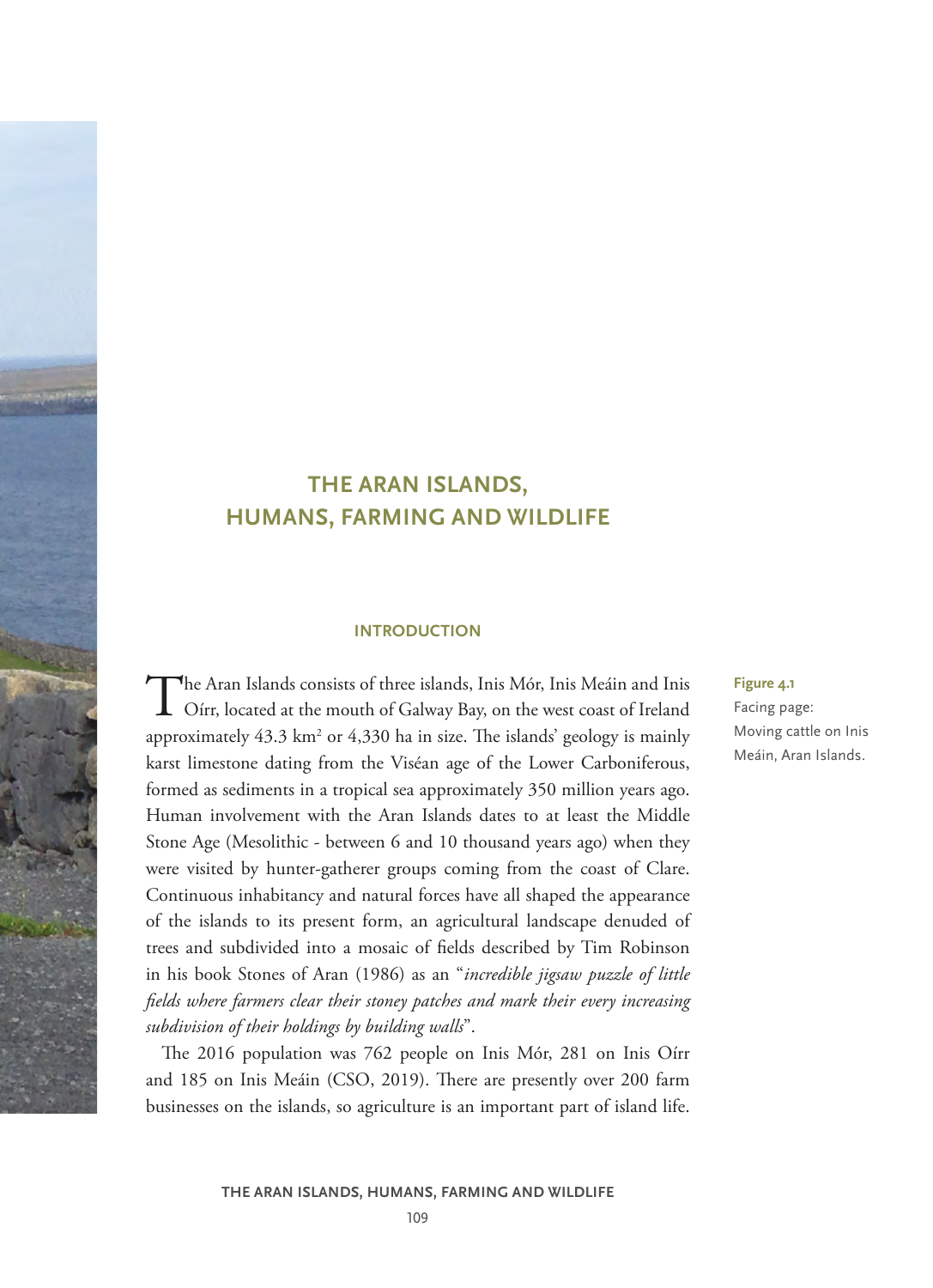

# From left: **Figure 4.2**

The AranLIFE project area – The Aran Islands, located at the mouth of Galway Bay, on the west coast of Ireland.

### **Figure 4.3**

Winter grazing on Inis Mór, the grass is left ungrazed during growing season to supply a standing crop to graze during the winter

The agricultural system that has developed involves cattle grazing part of the farm during the growing season, and the remainder is left to allow excess grass to grow which is then grazed in the winter as a standing crop. The summer grazing tends to be on deeper soils closer to the dwelling houses and is grazed from calving time (March/April) to late Autumn/Early winter. The winter grazing is left ungrazed during this period to build up a bank of grass for grazing in the period November to March/April. Any excess grass on the summer grazing was traditionally made as hay, allowing some fodder supplementation in the winter, although this practice has declined as it is economically more favourable to purchase hay from the mainland.

This *winterage* practice was likely widespread in Ireland at one stage and in agricultural terms the standing crop is known as foggage, but this system has changed over the years because of the ascendancy of hay and then silage conservation. It is now mainly limited to the Aran Islands and the Burren, where the drier limestone grasslands and limestone pavement are less prone to poaching. It is an efficient farming system; no cattle housing or slurry storage is required and the system takes full advantage of compensatory growth (animal growth may be lower than expected for some months due to under-nutrition; later, the liveweight gain of the cattle will be greater than expected due to good nutrition in the available forage). However, associated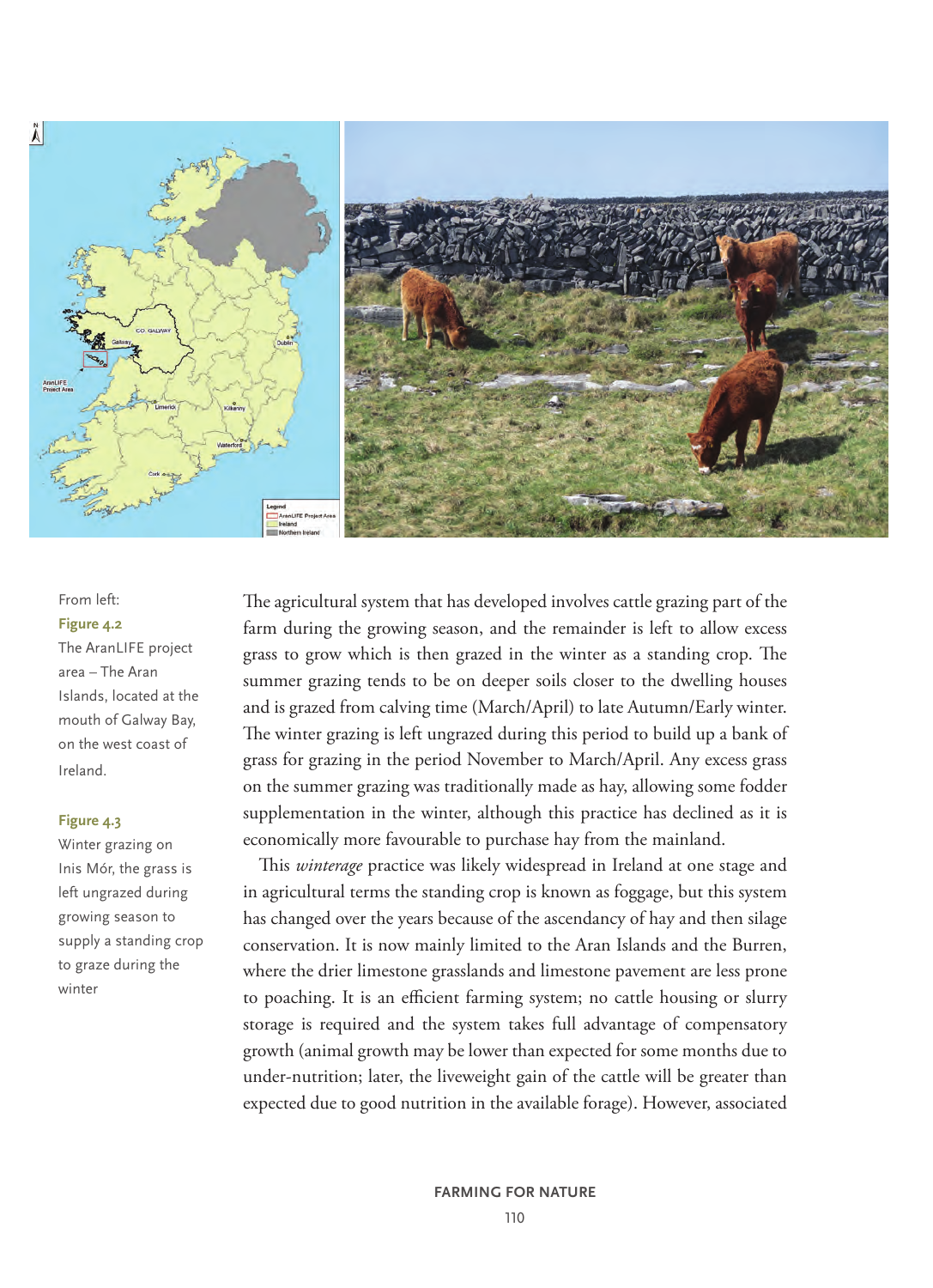

with this system is a low stocking rate and high labour requirement which limits the financial returns from the land.

Although the system is similar to that practiced in the Burren, the Islands are much smaller in extent than the Burren and farm sizes are smaller with little recourse to more productive land as they have in the Burren. In addition, the dense network of field walls and highly fragmented farms mean the system is based on a rotational grazing system, in which the cattle are confined to a small area of land and moved regularly to different fields. The Burren approach is based more on set stocking, with cattle grazing over larger areas of land over a longer time period. The Aran's rotational grazing system means utilisation of grass is good but there is a high labour requirement particularly due to the high number of fields. For example, one 32-hectare farm on Inis Mór has 43 different parcels of land scattered across the island made up of 158 fields. Details of the average farm size and estimated stock numbers from the 2010 agricultural census are shown in Table 4.1. Based on these figures and using standard cow equivalent figures the average stocking rates for the island is 0.4 LU/ha. A more recent study by AranLIFE on a random selection of 25 farms found the average stocking of 0.44 LU/ha suggesting that the census stocking rate is an accurate reflection for the islands.

**Figure 4.4**  Summer grazing on Inis Oírr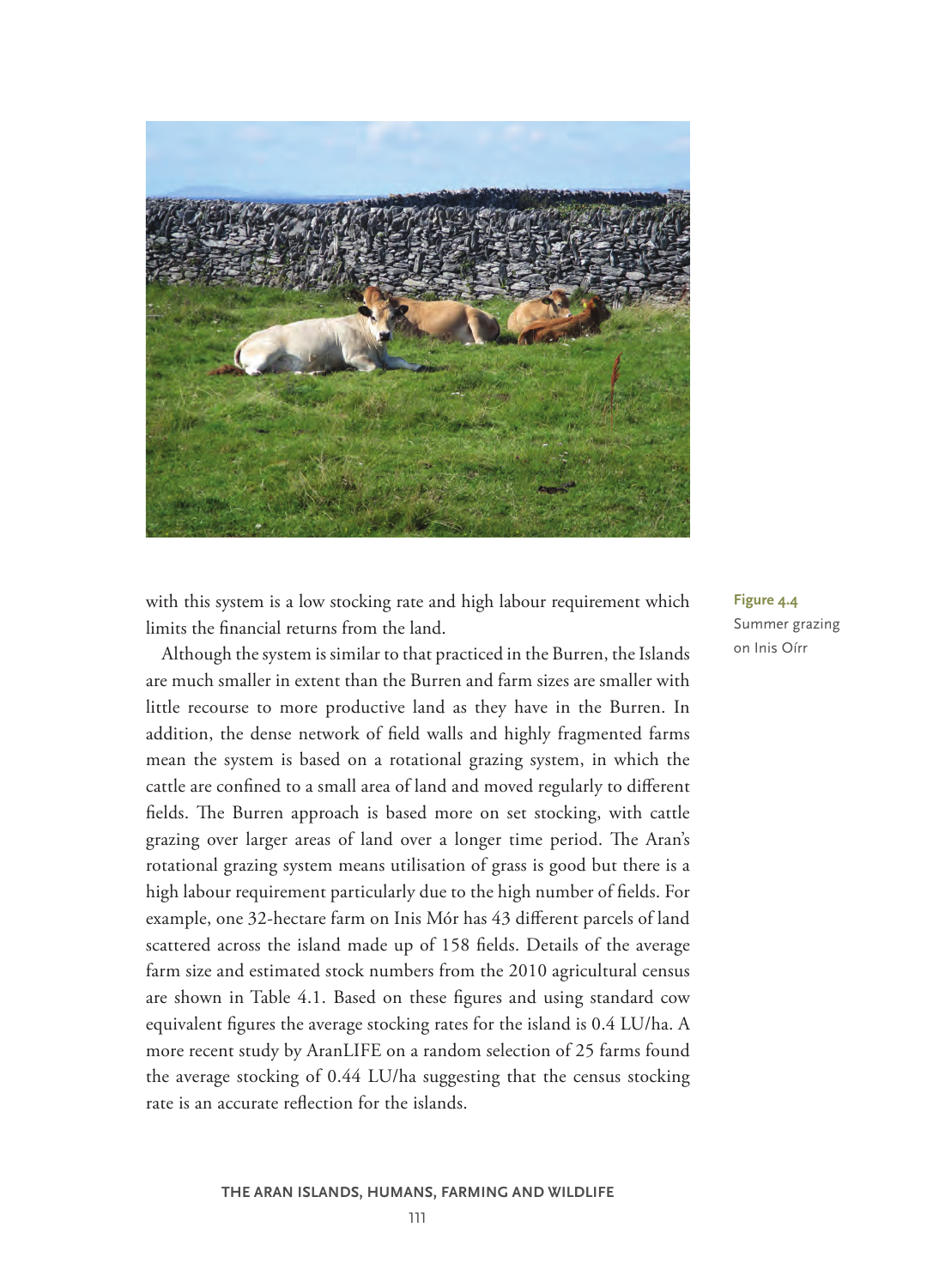# **Table 4.1 AGRICULTURAL CENSUS FIGURES FOR THE ARAN ISLANDS**

(CSO, 2010)

| <b>AGE STRUCTURE OF FARMERS</b> |                      |    |                      |  |                      |                 |    |                |      |              |        |
|---------------------------------|----------------------|----|----------------------|--|----------------------|-----------------|----|----------------|------|--------------|--------|
| Under 35                        |                      |    | 35 to 44             |  | 45 to 54             |                 |    | 55 to 64       |      | 65 and over  |        |
| 8                               |                      |    | 9                    |  | 53                   |                 | 56 |                |      |              | 99     |
| <b>FARM SIZE</b>                |                      |    |                      |  |                      |                 |    |                |      |              |        |
| $10$ ha                         |                      |    | 10-20ha              |  | 30-50ha<br>$20-30ha$ |                 |    | 50-100ha       |      | $>$ 100 $ha$ |        |
| 92                              |                      | 99 |                      |  | $\overline{2}$       | 12              |    | $\overline{2}$ |      | $\circ$      |        |
| <b>LIVESTOCK NUMBERS</b>        |                      |    |                      |  |                      |                 |    |                |      |              |        |
| <b>Bulls</b>                    | Dairy<br><b>COWS</b> |    | Other<br><b>COWS</b> |  | Other<br>cattle      | Total<br>cattle |    | Rams           | Ewes |              | Horses |
| 27                              | $\circ$              |    | 661                  |  | 1027                 | 1715            |    | 12             | 220  |              | 63     |

The farming economy of the Aran Islands was traditionally supplemented through fishing, and the sea was an important resource for fuel, food and fertilizer with traditional cropping systems, mainly potatoes, for home consumption. In more recent years, off-farm employment in the tourist industry has replaced fishing for many families as over 250,000 tourists visit the islands every year.

Sales of livestock vary on farms; some farms sell the calves at weanling stage in October only keeping an occasional replacement heifer while others keep the calves over winter and sell them in the following year. Cattle buyers (known locally as "cattle jobbers") come to the Islands and buy the cattle before exporting them to Ireland's mainland for finishing (O'Sullivan and Godwin, 1978). Cattle breeds also vary on farms. Shorthorn was the predominant breed but with a higher demand and financial return for continental cattle, breed type has switched to more continental types such as Charolais and Limousine.

With small farm size and low average stocking rate, sales of agricultural produce is limited. Based on the census figures, 40% of the farms are < 10 hectares and the average beef cow herd size is 3 cows. The islands have all the characteristics of High Nature Value (HNV) farming: low inputs of pesticides and fertilizers; limited cultivation; low stocking rates and; a high percentage of semi-natural vegetation (Albrecht et al., 2007; Bignal and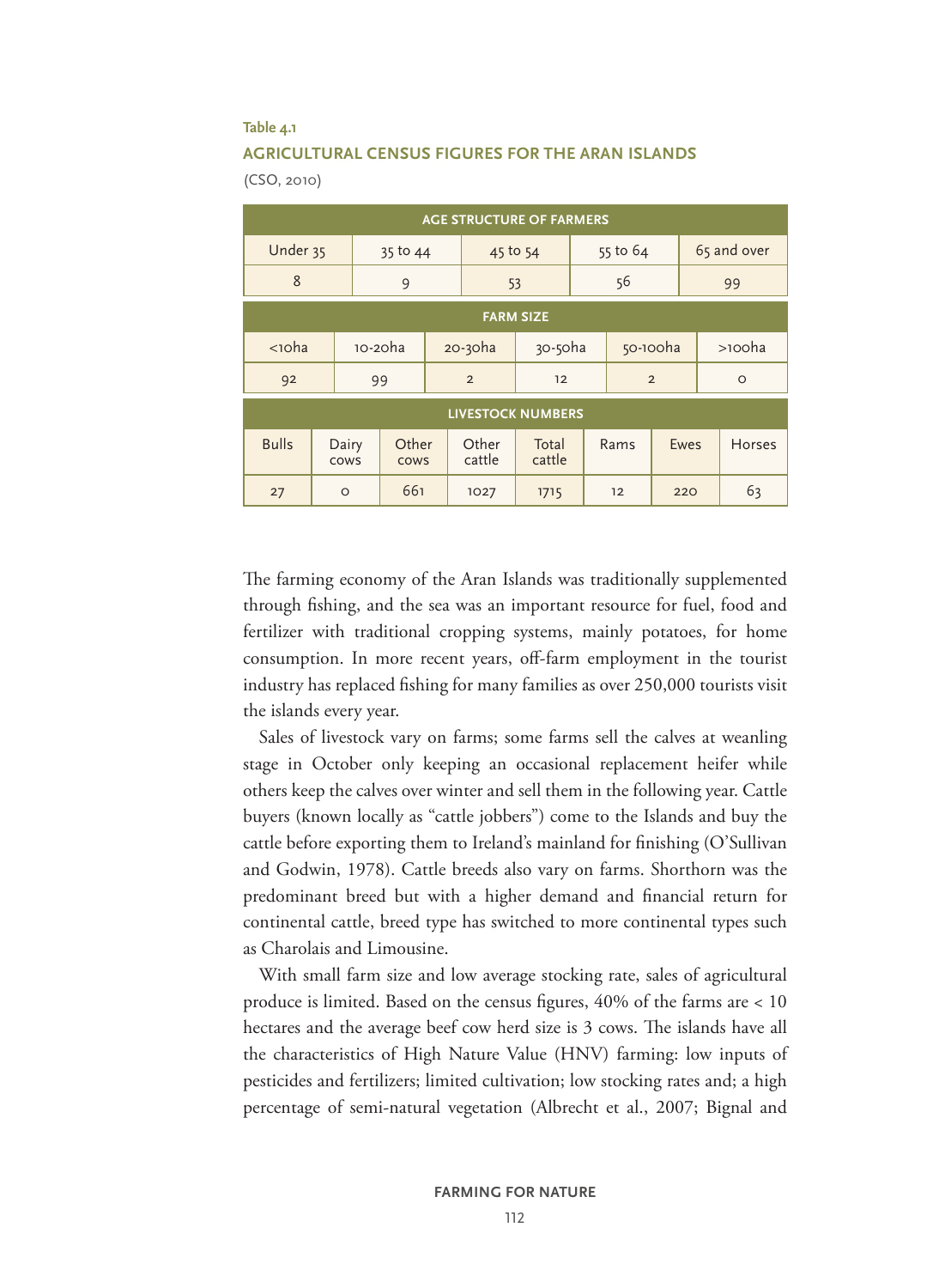McCracken, 2000; EEA, 2004). With low potential for livestock sales, there is a high reliance on subsidies on the farm. However, subsidy payments through Pillar 1 of the Common Agricultural Policy (CAP) are also low as they are based on historic claims. CAP support is generally much lower for HNV farms than other farms, where the historic Single Payment System is applied (Keenleyside et al., 2014). In 2014 the average Single Farm Payment for the three islands was €108 per hectare compared to a national average of approximately  $E$ 270.

## **ISLAND ECOLOGY**

The islands contain 17 different habitats types that are increasingly rare in Europe and listed in the EU Habitats Directive. These include Coastal lagoons (1150\*), Fixed coastal dunes with herbaceous vegetation (grey dunes) (2130\*), Machair (21AO\*), Semi-natural dry grasslands and scrubland facies on calcareous substrates (Festuco-Brometalia) (important orchid sites)  $(6210^*)$  and Limestone pavement  $(8240^*)$ , Reefs  $(1170)$ , Perennial vegetation of stony banks (1220), Vegetated sea cliffs of the Atlantic and Baltic coasts (1230), Embryonic shifting dunes (2110), Shifting dunes along the shoreline with *Ammophila arenaria* (white dunes) (2120), Dunes with *Salix repens* ssp. *argentea* (*Salix arenariae*) (2170), Humid dune slacks (2190), European dry heaths (4030), Alpine and Boreal heaths (4060), Lowland hay meadows (*Alopecurus pratensis, Sanguisorba officinalis*) (6510), Turloughs (3180\*), Submerged or partly submerged sea caves (8330). Six of these habitats are classed as priority habitats (\*).

Based on Halada et al. (2011) nine of the 17 habitat types are fully or partly dependent on agricultural management. This is reflected in the National Parks and Wildlife Service (NPWS) site synopsis that the islands are of 'major scientific importance owing to the range of outstanding karstic carboniferous limestone and coastal habitats, and the number of rare and threatened species found thereon. The cultural heritage of the islands (and in particular the continuation of traditional low-intensity farming practices) is intrinsically linked with its scientific interest' (NPWS, 1997). The main habitat types found are the Semi-natural dry grasslands and scrubland facies on calcareous substrates (Festuco Brometalia) (important orchid sites)  $(6210^*)$  and Limestone pavement  $(8240^*)$ . These two habitat types form a mosaic across the islands and are the main focus of the farming system.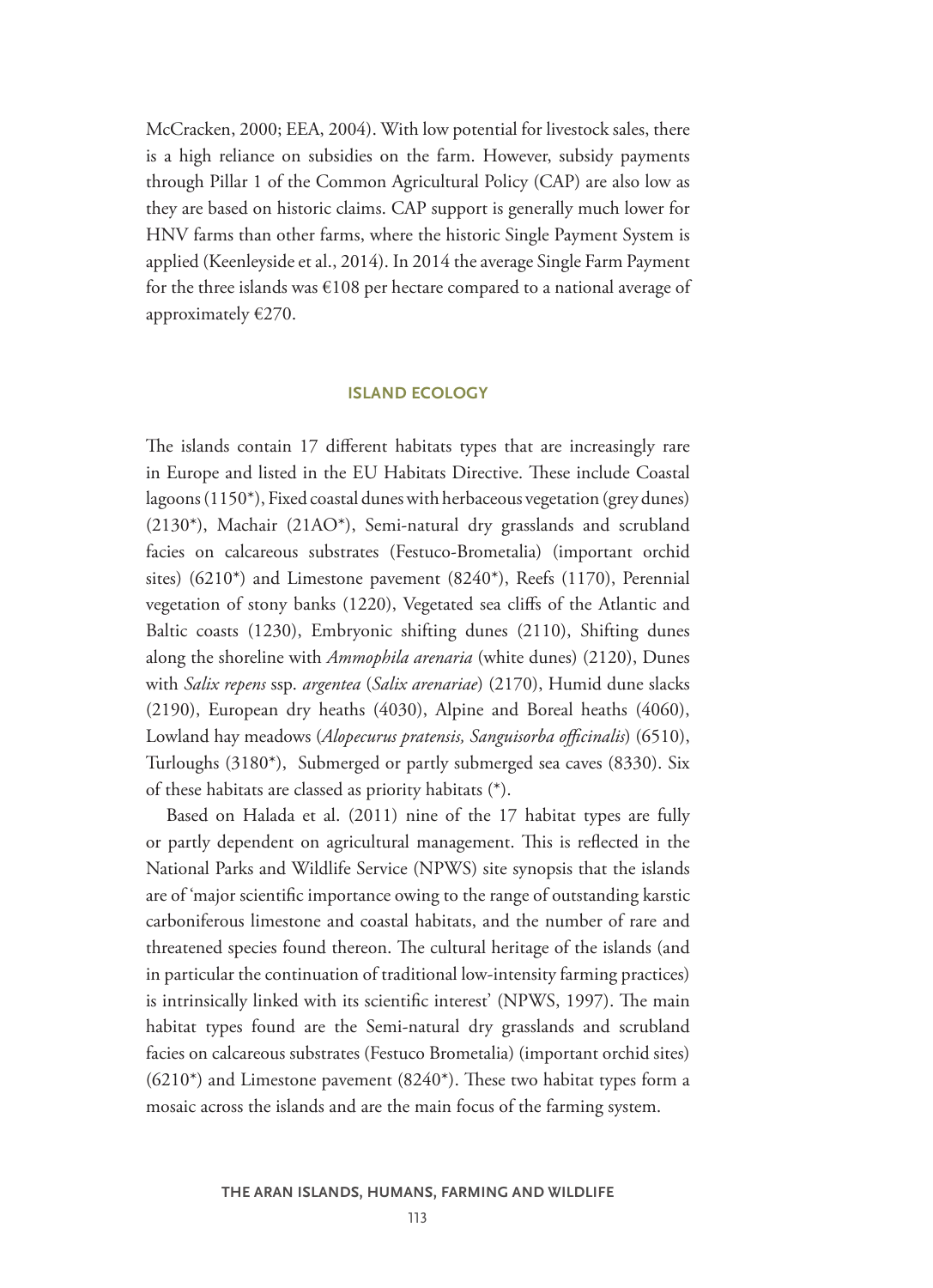The farming system of winter and summer grazing conserves the biodiversity of the grasslands. The winter grazing produces a short turf and in the springtime, herbs such as *Gentiana verna* (Spring gentian), *Geranium sanguineum* (Bloody cranes bill), *Lotus corniculatus* (Birds foot trefoil) and *Galium verum* (Lady's bedstraw) flower and fill the fields full of colour. Free from grazing in the summer months, they then set seed and thus the seed bank and species-richness of the fields is conserved and enhanced.

As well as the diversity of plant species on the islands there are also interesting species that are frequently found on the islands but are rare or absent elsewhere. There are plants at their most northerly limit of their distribution and are more associated with Mediterranean regions of France and Spain e.g. *Neotinea maculata* (Dense flowered orchid), *Ophrys apifera* (Bee orchid), *Rubia peregrina* (Wild madder).

There are also Arctic-Alpine plants and plants with restricted distribution within Britain and Ireland, such as *Rhodiola rosea* (Roseroot), *Gentiana verna* (Spring gentian), *Euphrasia salisburgensis* (Salzburg eyebright) and *Saxifraga rosacea* (Irish saxifrage). These species are found in high-altitude meadows in mainland Europe but occur close to sea level here. An anomaly of the Aran Island flora is that these 'typical' arctic alpine plants may occur alongside plants typical of Mediterranean regions. There are species with a limited distribution in Ireland and Britain, e.g. *Ajuga pyramidalis* (Pyramidal bugle), *Helianthemum oelandicum* (Hoary rock rose), *Astragalus danicus* (Purple milk vetch) and *Allium ampeloprasum var. babingtonii* (Babington's leek). These species occur on the Aran Islands and few other places within the country, for example *Astragalus danicus* (Purple milk vetch) only occurs on the Aran Islands within Ireland. There are also some plant species that have died out elsewhere due to intensification of agricultural practise e.g. *Lolium temulentum* (Darnel) is a rare grass species that occurs as an arable weed in the rye crops on Inis Meáin.

Along with the rich floral diversity, the Aran Islands also support a great variety of butterflies that feed and depend on the grassland plants. Twentyone species of butterfly occur on the Aran Islands, a significant proportion of the national total of 31 species. These include *Cupido minimus* (Small blue butterfly) which is endangered nationally. The caterpillar of this butterfly feeds on the flowers of *Anthyllis vulneraria* (Kidney vetch) which occurs frequently on the islands. The caterpillar of the *Erynnis tages* (Dingy skipper), which is a near threatened species, feeds on *Lotus corniculatus*

Facing page, clockwise from top

#### **Figure 4.5**

Species rich Calcareous grassland with limestone pavement out crops on Inis Meáin

### **Figure 4.6**

*Astragalus danicus* (Purple milk vetch) on Inis Meáin

### **Figure 4.7**

*Bombus muscorum*, var *allenellus*, a form of the species which is unique to the Aran Islands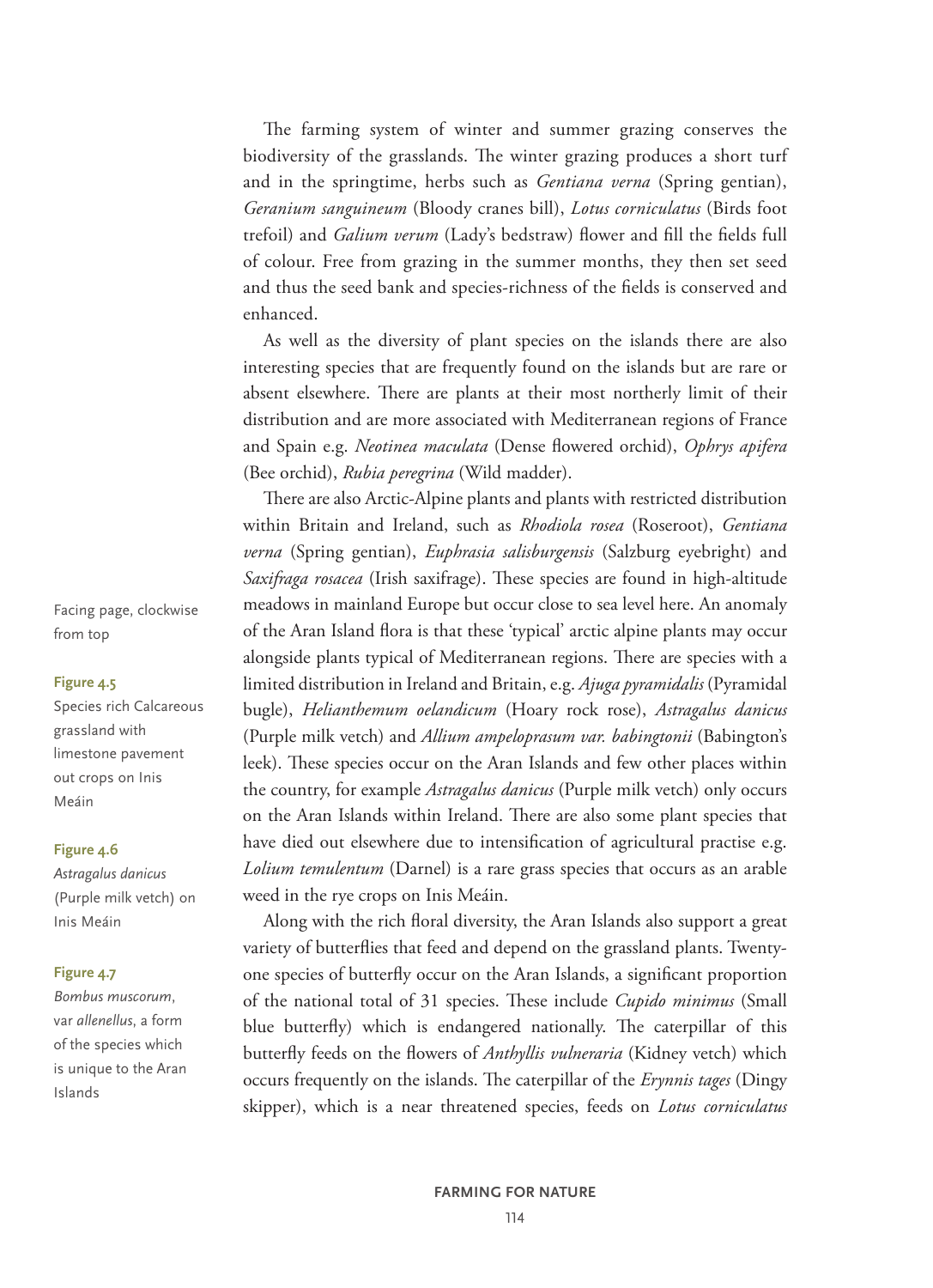

**THE ARAN ISLANDS, HUMANS, FARMING AND WILDLIFE**